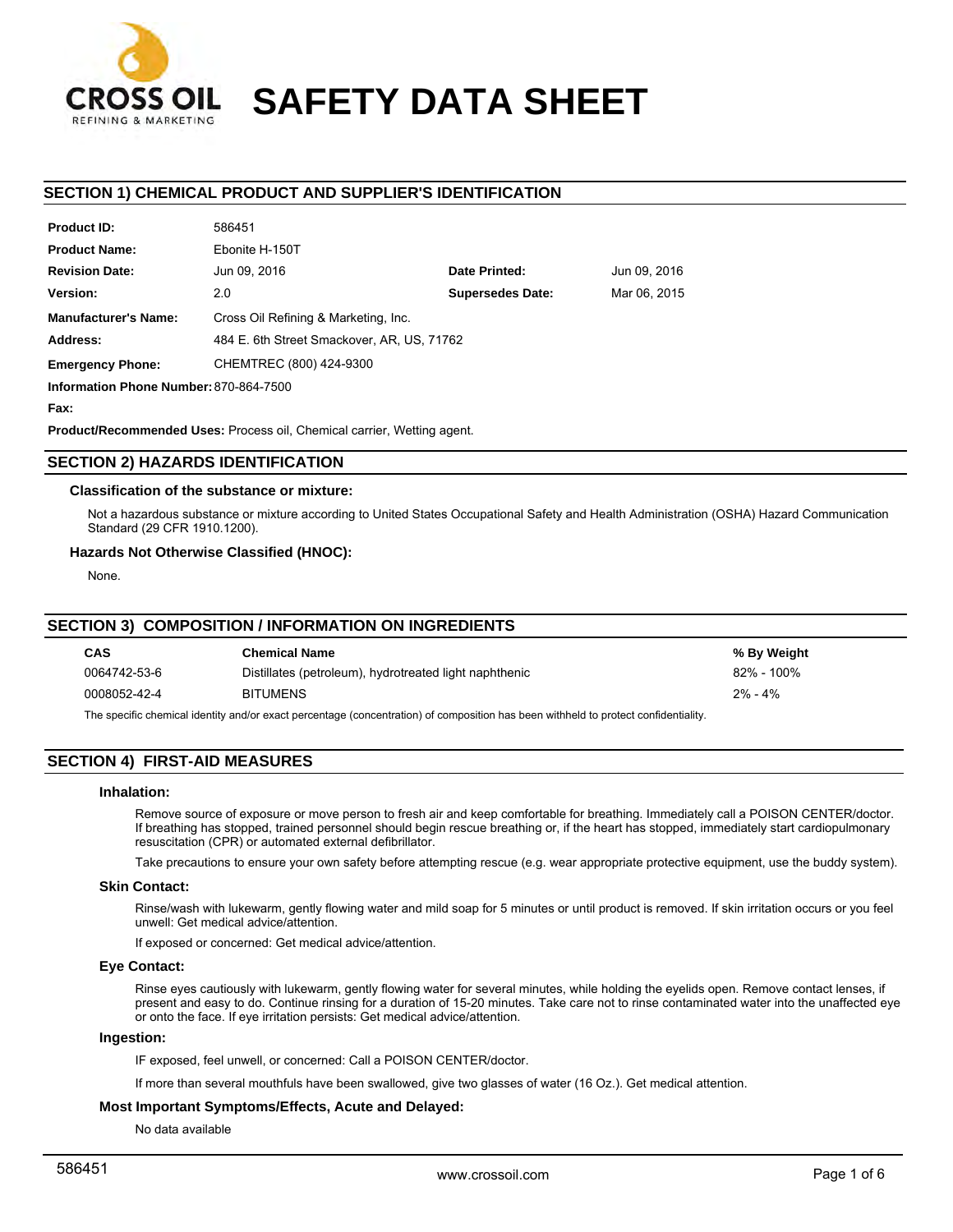No data available

## **SECTION 5) FIRE-FIGHTING MEASURES**

## **Suitable Extinguishing Media:**

Dry chemical, foam, carbon dioxide, water spray or fog is recommended. Water spray is recommended to cool or protect exposed materials or structures. Carbon dioxide can displace oxygen. Use caution when applying carbon dioxide in confined spaces. Simultaneous use of foam and water on the same surface is to be avoided as water destroys the foam.Water or foam may cause frothing.If leak or spill has not ignited, use water spray to cool the containers and to provide protection for personnel attempting to stop the leak.

**Unsuitable Extinguishing Media:**

Do not use water in a jet.

#### **Specific Hazards in Case of Fire:**

Hazardous combustion products may include: Toxic levels of carbon monoxide, carbon dioxide, irritating aldehydes and ketones.

#### **Fire-fighting Procedures:**

Isolate immediate hazard area and keep unauthorized personnel out. Stop spill/release if it can be done safely. Stay upwind and avoid smoke and fumes. Move undamaged containers from immediate hazard area if it can be done safely. Water spray may be useful in minimizing or dispersing vapors and to protect personnel.

#### **Special Protective Actions:**

Wear protective pressure self-contained breathing apparatus (SCBA) and full turnout gear.

WARNING: Product can burn in a fire.

# **SECTION 6) ACCIDENTAL RELEASE MEASURES**

#### **Emergency Procedure:**

Immediately turn off or isolate any source of ignition. Keep unnecessary people away; isolate hazard area and deny entry. Do not touch or walk through spilled material. Clean up immediately. Contain spill. Collect with absorbent, non-combustible, inert material such as sand, sawdust,etc. , into suitable containers. Dispose off according to federal, state and local regulations. Local authorities should be advised if significant spillages cannot be contained.

#### Ventilate area.

#### **Recommended equipment:**

Positive pressure, full-facepiece self-contained breathing apparatus (SCBA), or positive pressure supplied air respirator with escape SCBA (NIOSH approved).

#### **Personal Precautions:**

Avoid breathing fumes. Avoid contact with skin,eye or clothing. Do not touch damaged containers or spilled materials unless wearing appropriate protective clothing.

Will not produce vapors unless heated to temperatures of ~300 °F.

#### **Environmental Precautions:**

Do not discharge into drains/surface waters/ groundwater. Retain and dispose of contaminated wash water.

## **SECTION 7) HANDLING AND STORAGE**

#### **General:**

Wash hands after use. Do not get in eyes, on skin or on clothing. Use good personal hygiene practices. Eating, drinking and smoking in work areas is prohibited. Remove contaminated clothing and protective equipment before entering eating areas. Eyewash stations and showers should be available in areas where this material is used and stored.

#### **Ventilation Requirements:**

Use only with adequate ventilation to control air contaminants to their exposure limits. The use of local ventilation is recommended to control emissions near the source.

#### **Storage Room Requirements:**

Keep container(s) tightly closed and properly labeled. Store in cool, dry, well-ventilated areas away from heat, direct sunlight, strong oxidizers and any incompatibilities. Store in approved containers and protect against physical damage. Keep containers securely sealed when not in use. Indoor storage should meet OSHA standards and appropriate fire codes. Containers that have been opened must be carefully resealed to prevent leakage. Empty containers retain residue and may be dangerous.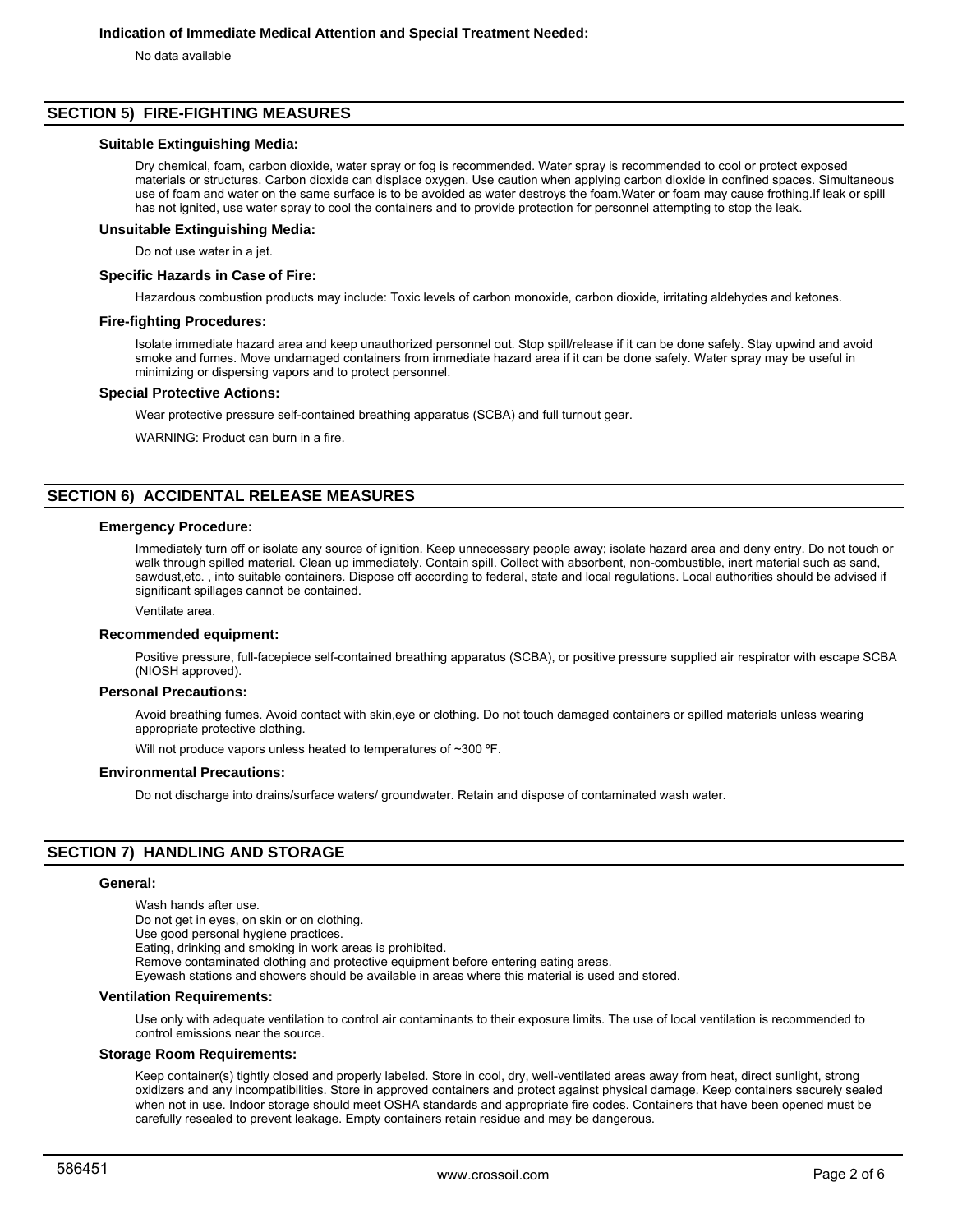# **SECTION 8) EXPOSURE CONTROLS/PERSONAL PROTECTION**

## **Eye protection:**

Wear eye protection with side shields or goggles. Wear indirect-vent, impact and splash resistant goggles when working with liquids.If additional protection is needed for entire face, use in combination with a face shield.

## **Skin protection:**

Use of gloves approved to relevant standards made from the following materials may provide suitable chemical protection: PVC, neoprene or nitrile rubber gloves. Suitability and durability of a glove is dependent on usage, e.g. frequency and duration of contact, chemical resistance of glove material, glove thickness, dexterity. Always seek advice from glove suppliers. Contaminated gloves should be replaced. Use of an apron and over- boots of chemically impervious materials such as neoprene or nitrile rubber is recommended to avoid skin sensitization.The type of protective equipment must be selected according to the concentration and amount of the dangerous substance at the specific workplace.

Launder soiled clothes or properly disposed of contaminated material, which cannot be decontaminated.

## **Respiratory protection:**

If engineering controls do not maintain airborne concentrations to a level which is adequate to protect worker, a respiratory protection program that meets or is equivalent to OSHA 29 CFR 1910.134 and ANSI Z88.2 should be followed. Check with respiratory protective equipment suppliers.

Supplied air respiratory protection should be used for cleaning large spills or upon entry into tanks, vessels, or other confined spaces.

## **Appropriate Engineering Controls:**

Provide exhaust ventilation or other engineering controls to keep the airborne concentrations of vapors below their respective threshold limit value.

| <b>Chemical Name</b>                                         | OSHA<br>TWA<br>(ppm) | <b>OSHA</b><br><b>TWA</b><br>(mg/m3) | <b>OSHA</b><br><b>STEL</b><br>(ppm) | OSHA<br><b>STEL</b><br>(mg/m3) | <b>OSHA</b><br>Tables (Z1<br>Z2, Z3 | <b>OSHA</b> | <b>OSHA</b><br><b>Skin</b><br>Carcinogen designation | <b>NIOSH</b><br>TWA<br>(ppm) | <b>NIOSH</b><br>TWA<br>(mg/m3) | <b>NIOSH</b><br><b>STEL</b><br>(ppm) | <b>NIOSH</b><br><b>STEL</b><br>(mg/m3) | <b>NIOSH</b><br>Carcinogen |
|--------------------------------------------------------------|----------------------|--------------------------------------|-------------------------------------|--------------------------------|-------------------------------------|-------------|------------------------------------------------------|------------------------------|--------------------------------|--------------------------------------|----------------------------------------|----------------------------|
| <b>BITUMENS</b>                                              |                      |                                      |                                     |                                |                                     |             |                                                      |                              |                                |                                      |                                        |                            |
| Distillates (petroleum),<br>hydrotreated light<br>naphthenic | 500                  | 2000                                 |                                     |                                |                                     |             |                                                      |                              |                                |                                      |                                        |                            |

| Chemical Name                                                | <b>ACGIH</b><br><b>TWA</b><br>(ppm) | <b>ACGIH</b><br><b>TWA</b><br>(mq/m3) | <b>ACGIH</b><br><b>STEL</b><br>(ppm) | <b>ACGIH</b><br><b>STEL</b><br>(mg/m3) | <b>ACGIH</b><br>Carcinogen | <b>ACGIH</b><br>Notations | <b>ACGIH</b><br><b>TLV Basis</b> |
|--------------------------------------------------------------|-------------------------------------|---------------------------------------|--------------------------------------|----------------------------------------|----------------------------|---------------------------|----------------------------------|
| <b>BITUMENS</b>                                              |                                     | 0.5                                   |                                      |                                        | A4                         | A4: BEI                   | <b>URT</b><br>& eye<br>irr       |
| Distillates (petroleum),<br>hydrotreated light<br>naphthenic |                                     |                                       |                                      |                                        |                            |                           |                                  |

A4 - Not Classifiable as a Human Carcinogen, BEI - Substances for which there is a Biological Exposure Index or Indices, irr - Irritation, URT -Upper respiratory tract

# **SECTION 9) PHYSICAL AND CHEMICAL PROPERTIES**

| <b>Physical and Chemical Properties</b> |                       |
|-----------------------------------------|-----------------------|
| Density                                 | 7.768 lb/gal          |
| % Solids By Weight                      | $0.000\%$             |
| Density VOC                             | $0.000$ lb/gal        |
| % VOC                                   | $0.000\%$             |
| <b>VOC Actual</b>                       | $0.000$ lb/gal        |
| VOC Actual                              | $0.000$ g/l           |
| <b>Specific Gravity</b>                 | 0.931                 |
| Appearance                              | <b>Black liquid</b>   |
| Odor Threshold                          | N.A.                  |
| <b>Odor Description</b>                 | Mild hydrocarbon odor |
| pH                                      | N.A.                  |
|                                         |                       |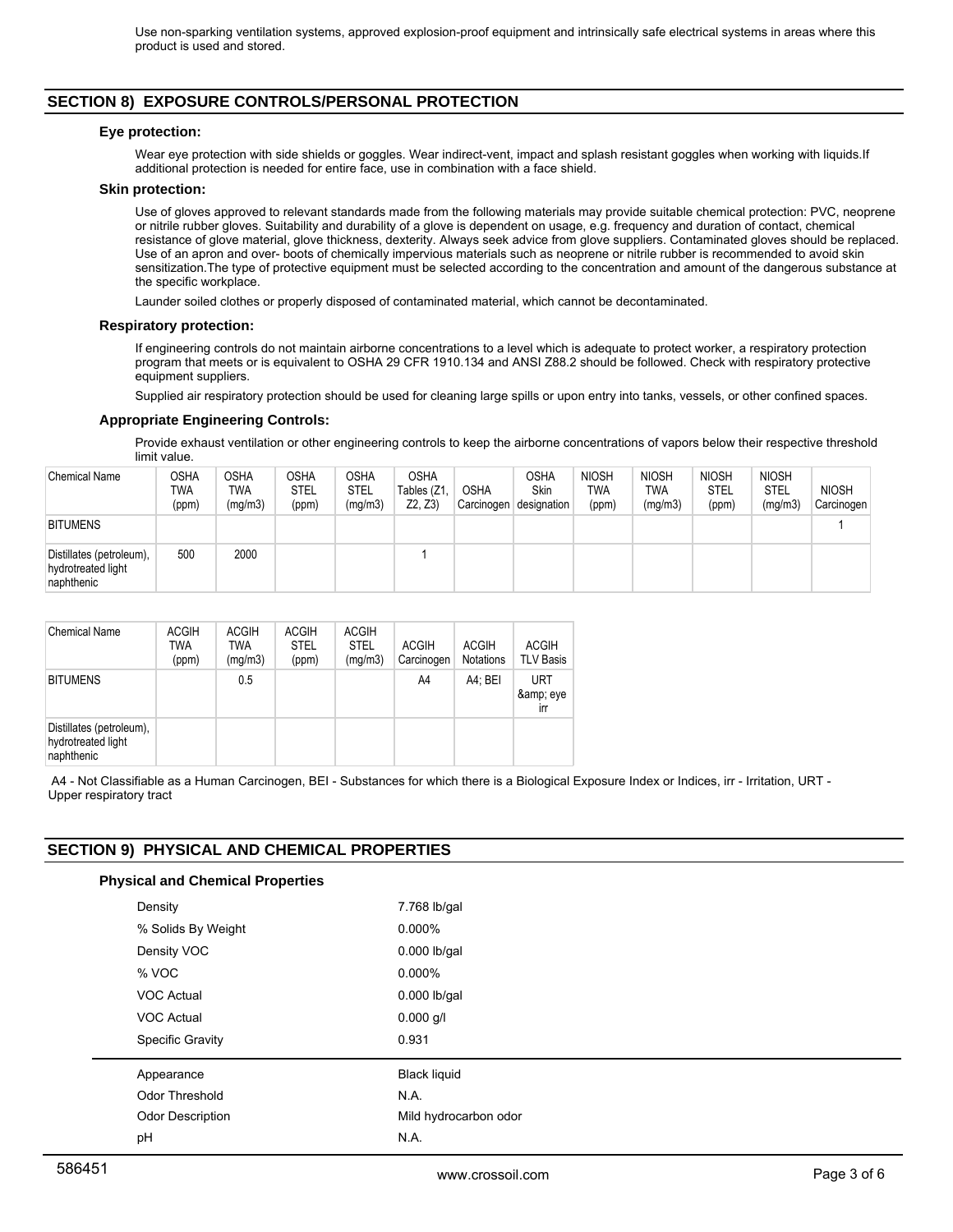| <b>Water Solubility</b>                | Insoluble                           |
|----------------------------------------|-------------------------------------|
| Flammability                           | Flash Point at or above 200 °F      |
| Flash Point Symbol                     | N.A.                                |
| <b>Flash Point</b>                     | 250 °C (482 °F)                     |
| Viscosity                              | 3003 SUS @ 100°F, 124.2 SUS @ 210°F |
| Lower Explosion Level                  | N.A.                                |
| Upper Explosion Level                  | N.A.                                |
| Vapor Pressure                         | N.A.                                |
| Vapor Density                          | $1+$                                |
| Pour Point                             | $-4 °C (25 °F)$                     |
| <b>Melting Point</b>                   | N.A.                                |
| Low Boiling Point                      | 600.8 $\degree$ F                   |
| <b>High Boiling Point</b>              | N.A.                                |
| Auto Ignition Temp                     | N.A.                                |
| Decomposition Pt                       | N.A.                                |
| <b>Evaporation Rate</b>                | N.A.                                |
| Partition Coefficient: n-Octanol/Water | N.A.                                |

# **SECTION 10) STABILITY AND REACTIVITY**

## **Stability:**

Stable

## **Conditions to Avoid:**

Avoid heat, flame, and contact with strong oxidizing agents.

# **Hazardous Polymerization:**

Will not occur.

## **Incompatible Materials:**

Reacts violently with strong oxidizers.

## **Hazardous Decomposition Products:**

Evolves toxic levels of carbon monoxide, carbon dioxide, irritating aldehydes and ketones when heated to combustion.

# **SECTION 11) TOXICOLOGICAL INFORMATION**

#### **Likely route of exposure:**

Inhalation, ingestion, skin absorption

# **Skin Corrosion/Irritation:**

Prolonged or repeated contact may cause skin irritation.

## **Serious Eye Damage/Irritation:**

Irritating, but will not permanently injure eye tissue.

# **Respiratory/Skin Sensitization:**

No Data Available

# **Germ Cell Mutagenicity:**

No Data Available

## **Carcinogenicity:**

No Data Available

## **Reproductive Toxicity:**

No Data Available

# **Specific Target Organ Toxicity - Single Exposure:**

No Data Available

## **Specific Target Organ Toxicity - Repeated Exposure:**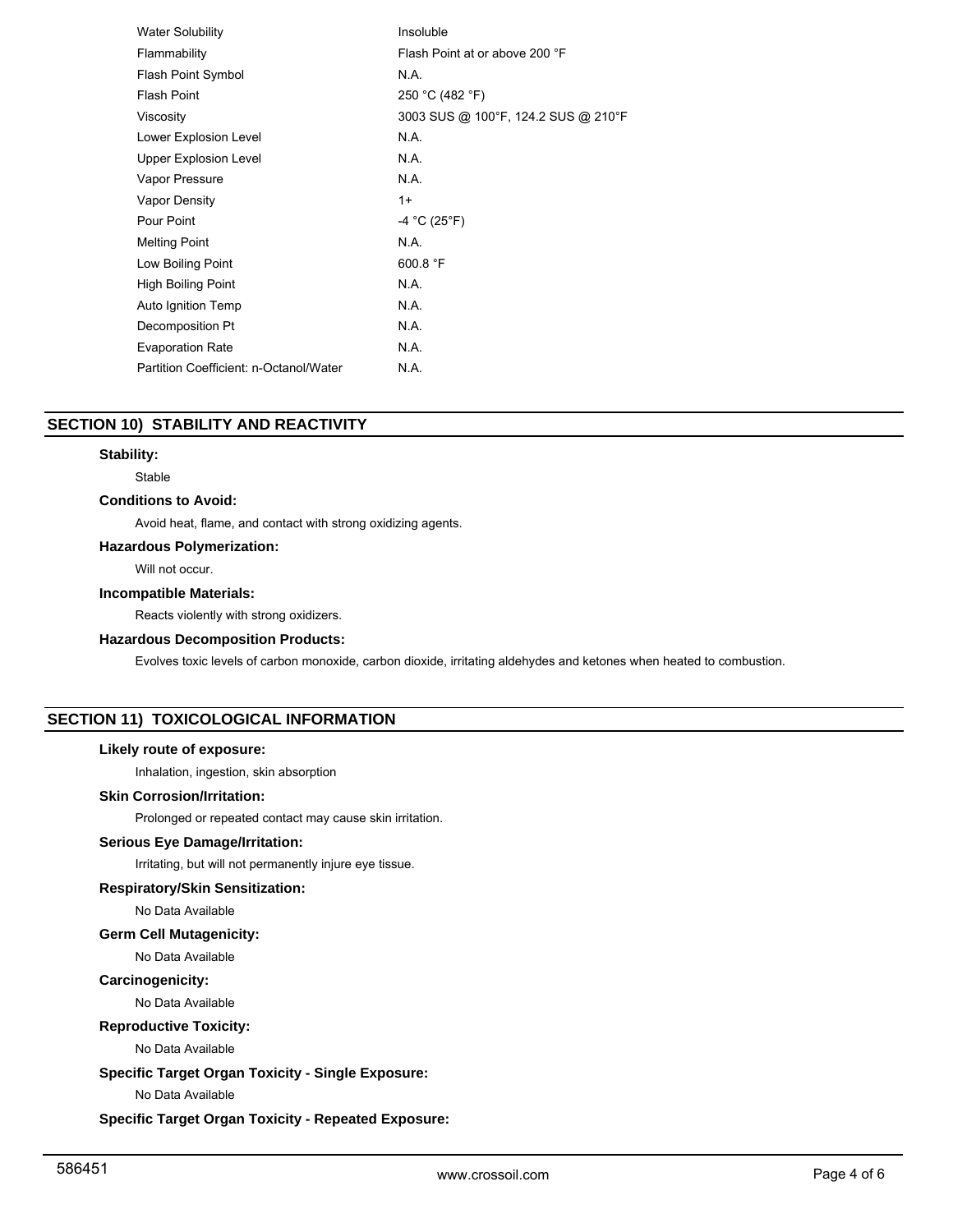## **Aspiration Hazard:**

No Data Available

## **Acute Toxicity:**

Will not produce vapors unless heated to temperatures of ~300°F.

## 0008052-42-4 BITUMENS

LC50 (Rodent - rat, Inhalation) : >94.4 mg/m3, Toxic effects : Details of toxic effects not reported other than lethal dose valueE ŠÖÍ€ÁQÜJå^}OHĞÁædÁU¦æµDÁKÁNÍ€€€Á,\*B)\*ÉÁVJ¢&RÁ∿⊸&oAÁKŐæ∙djā;c∿∙ca}æ4közk@l^¦{|cajac^Ékâaæ}¦@æÈ

0064742-53-6 Distillates (petroleum), hydrotreated light naphthenic

ŠÔÍ€ÁQÜ[å^}ofãÁædÁãQQQabæã[}DÁKGFÌ€Á[\*EQHÁQÃQY`¦∙Ár¢][•Y¦^DÁ/[¢ā&Á~~^&oÁKŠŏY\*•ĚÁ/Q}¦æneÉk¦¦ÁŬ^•]ãæã{}Äãék]&覿þÁ{lÁ{}&aã}æþÁ&@zo}\*^Á  $\frac{1}{9}$ Ádæ&@eaon[l/ail]}&@E

LD50 (Rodent - rat, Oral) : >5000 mg/kg, Toxic effects : Behavioral - somnolence (general depressed activity). LD50 (Rodent - rabbit, Administration onto the skin) : >2000 mg/kg, Toxic effects : Skin and Appendages - primary irritation (after topical exposure)

## **Potential Health Effects - Miscellaneous**

0008052-42-4 BITUMENS

Is an IARC carcinogen. Occupational exposures to straight-run bitumens and their emissions during road paving are possibly carcinogenic to humans (Group 2B)

## **SECTION 12) ECOLOGICAL INFORMATION**

## **Toxicity:**

This product is not toxic to fish but may coat gill structures resulting in suffocation if spilled in shallow, running water. Product may be moderately toxic to amphibians by preventing dermal respiration.

If applied to leaves, this product may kill grasses and small plants by interfering with transpiration and respiration.

This product may cause gastrointestinal distress in birds and mammals through ingestion.

#### **Persistence and Degradability:**

Is rapidly biodegradable. Biodegradation is possible with 100 to 120 days in aerobic environments at temperatures above 70 °F (21 °C).

#### **Bio-accumulative Potential:**

No Data Available.

#### **Mobility in Soil:**

No Data Available.

## **Other Adverse Effects:**

No Data Available.

## **SECTION 13) DISPOSAL CONSIDERATIONS**

## **Waste Disposal:**

Under RCRA it is the responsibility of the user of the product to determine at the time of disposal whether the product meets RCRA criteria for hazardous waste. Waste management should be in full compliance with federal, state and local laws.

Empty Containers retain product residue which may exhibit hazards of material, therefore do not pressurize, cut, glaze, weld or use for any other purposes. Return drums to reclamation centers for proper cleaning and reuse.

## **SECTION 14) TRANSPORT INFORMATION**

## **U.S. DOT Information:**

Proper Shipping Name: Elevated Temperatures Liquid, N.O.S. Identification Number: UN 3257, PG III Hazard Classification: 9 Other: See 49 CFR for additional requirements for descriptions, allowed modes of transport and packaging. For more information concerning spills during transport, consult latest DOT Emergency Response Guide Book for Hazardous Materials Incidents, DOT P

# 5800.3.

# **IMDG Information:**

Proper Shipping Name: Elevated Temperatures Liquid, N.O.S. Identification Number: UN 3257, PG III Hazard Classification: 9

Marine Pollutant: No data available.

# **IATA Information:**

Not determined.